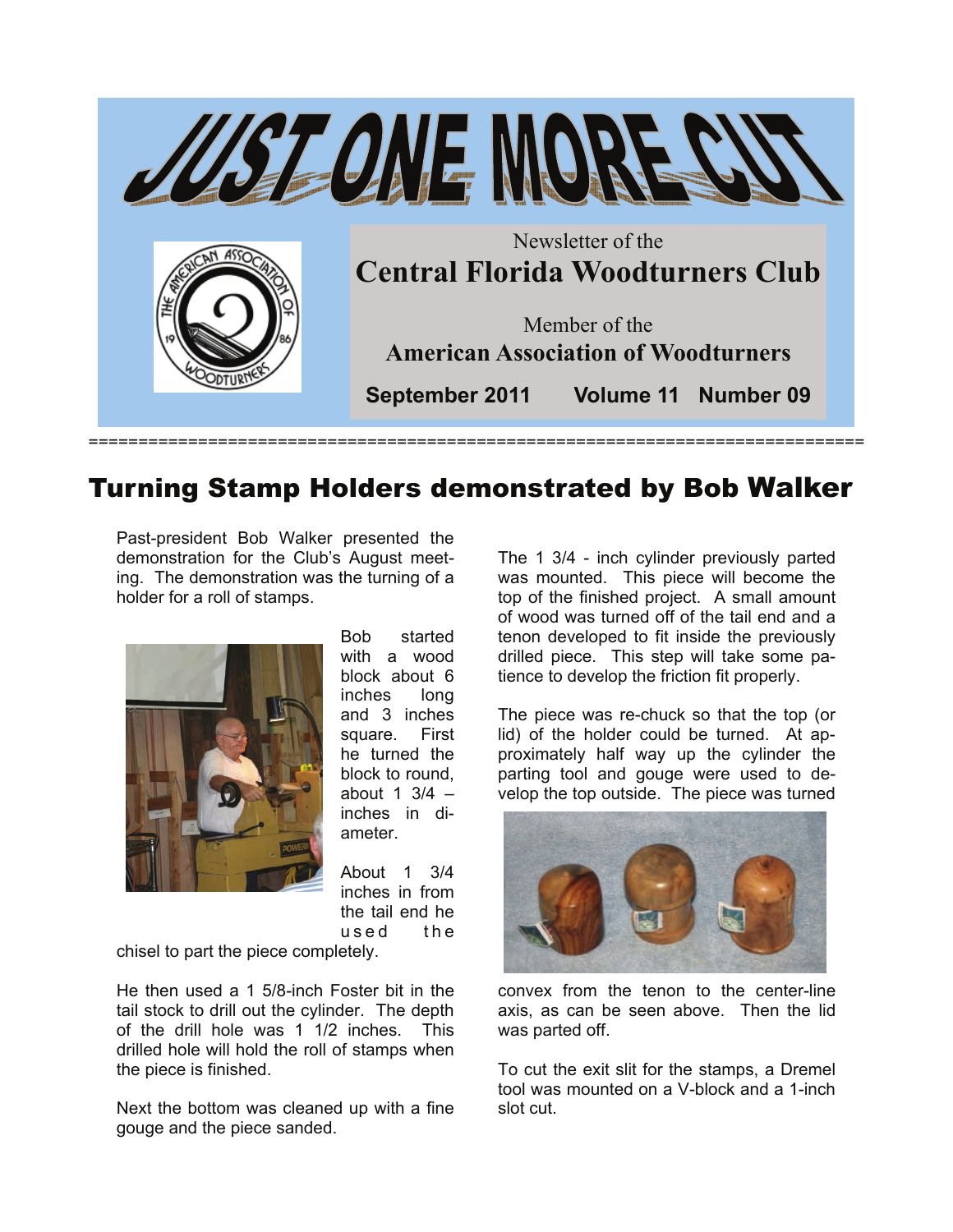## Show & Tell - August 2011



**Dave Barriger -**  Wine stopper turned from zyrcote, and finished with sacquer. Top is gneiss stone inlay.



#### **Dave Barriger -**

Platter made from poplar and finished with lacquer. The imprint was carved, burned, and painted.



**Dave Barriger -**  Platter made from tupelo, and finished with lacquer. The coyote imprint was burned.

#### **Bill Smith -**

Naturaledge bowl made from hickory and finished with lacquer.



#### **Ron Browning**

Flower vase made from maple. Finished with deft.





**Ron Browning -**  Flower vase made from cypress. Finished with deft.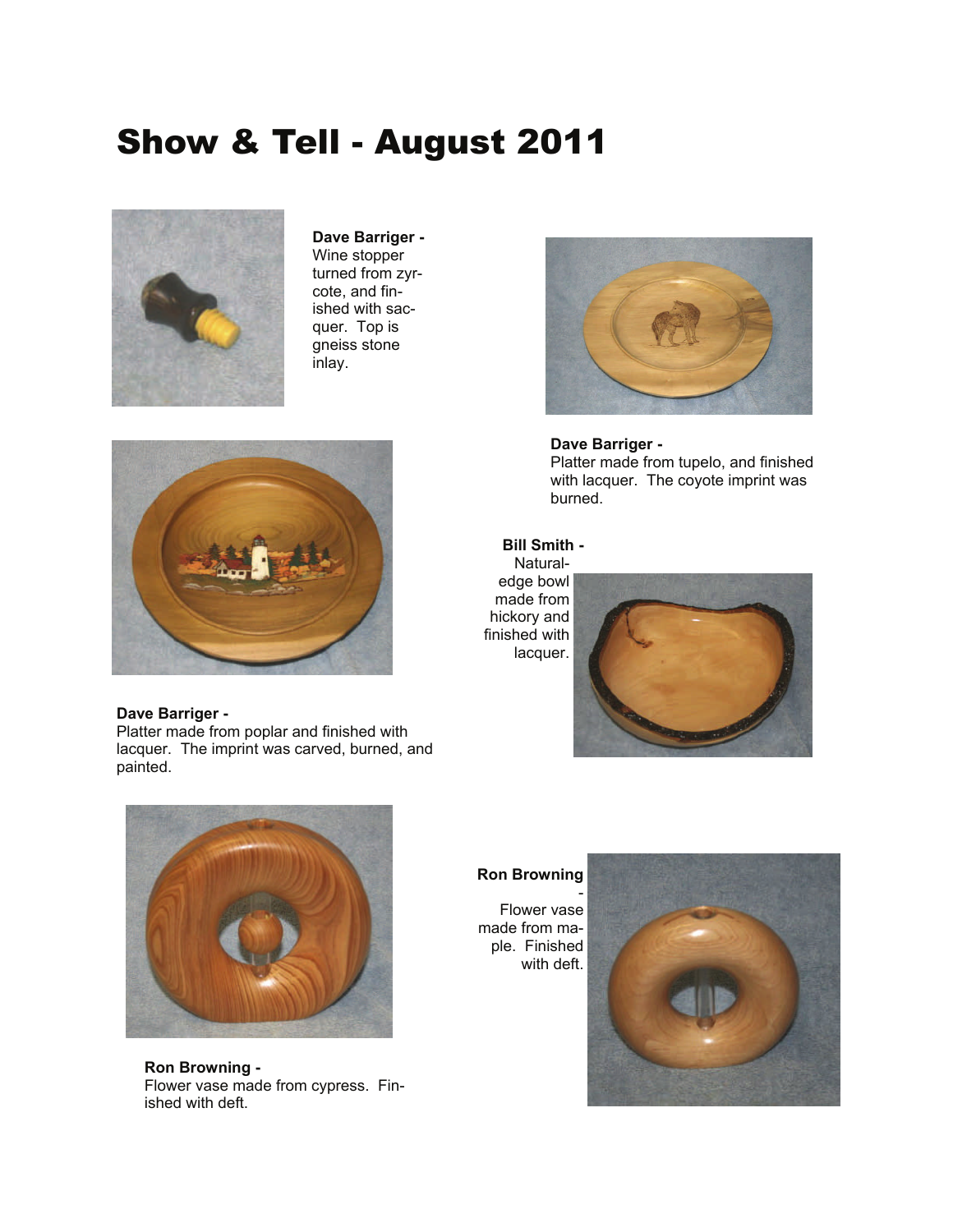# Show & Tell - August 2011 (cont.)



**Bill Smith -**  Candy dish made from bay wood, and finished with lacquer.



**Pete Elden -**  Goblets made from maple and finished with Presurve. Goblets were turned from bowling pins.



**Bill Smith -**  Candy Dish made from bay wood, and finished with lacquer.

**Bill Smith -**  Bowl turned from oak and finished with lacquer.





**Bill Smith -**  Bowl made from oak and finished with lacquer.

**Brian Pierre -**  Bowl turned from mahogany and finished with lacquer. The bowl was round initially.

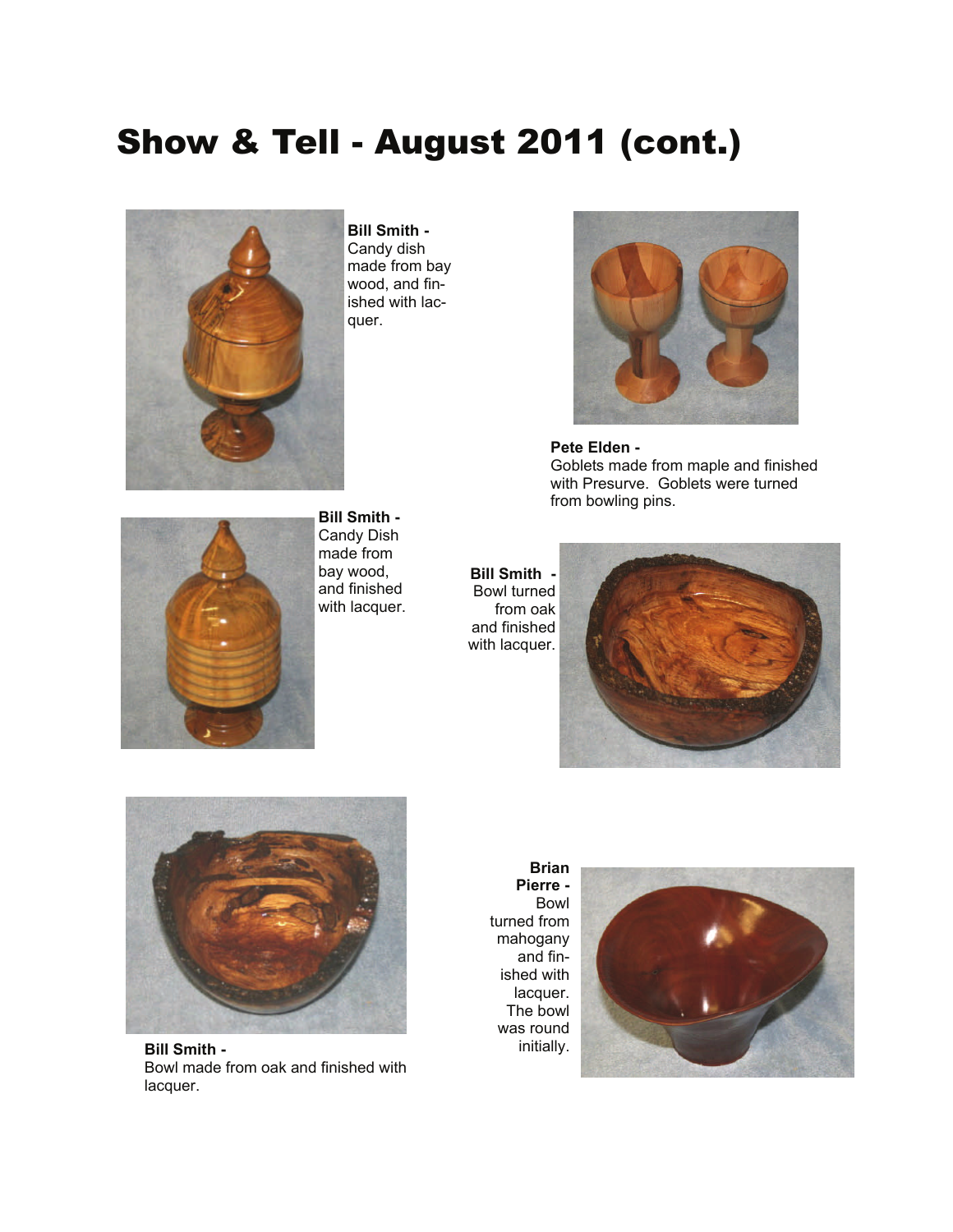# Show & Tell - August 2011 (cont.)



**Danny Hoffman - Platter** turned from pecan wood. No comment as to finish.



**Guy Gerrard -**  Bowl made from anbrisia maple, and finished with tung oil.



**Guy Gerrard - Candlestick** holder made from walnut and finished with tung oil.

**Danny Hoffman - Candlestick** holders turned from mulberry and oak. No finish mentioned.





**Victor Peters -**  A 3-chamber box made from black walnut and spalted black oak. It is finished with enamel.

**Bob Walker -**  Salt shaker made from maple. No finish noted.